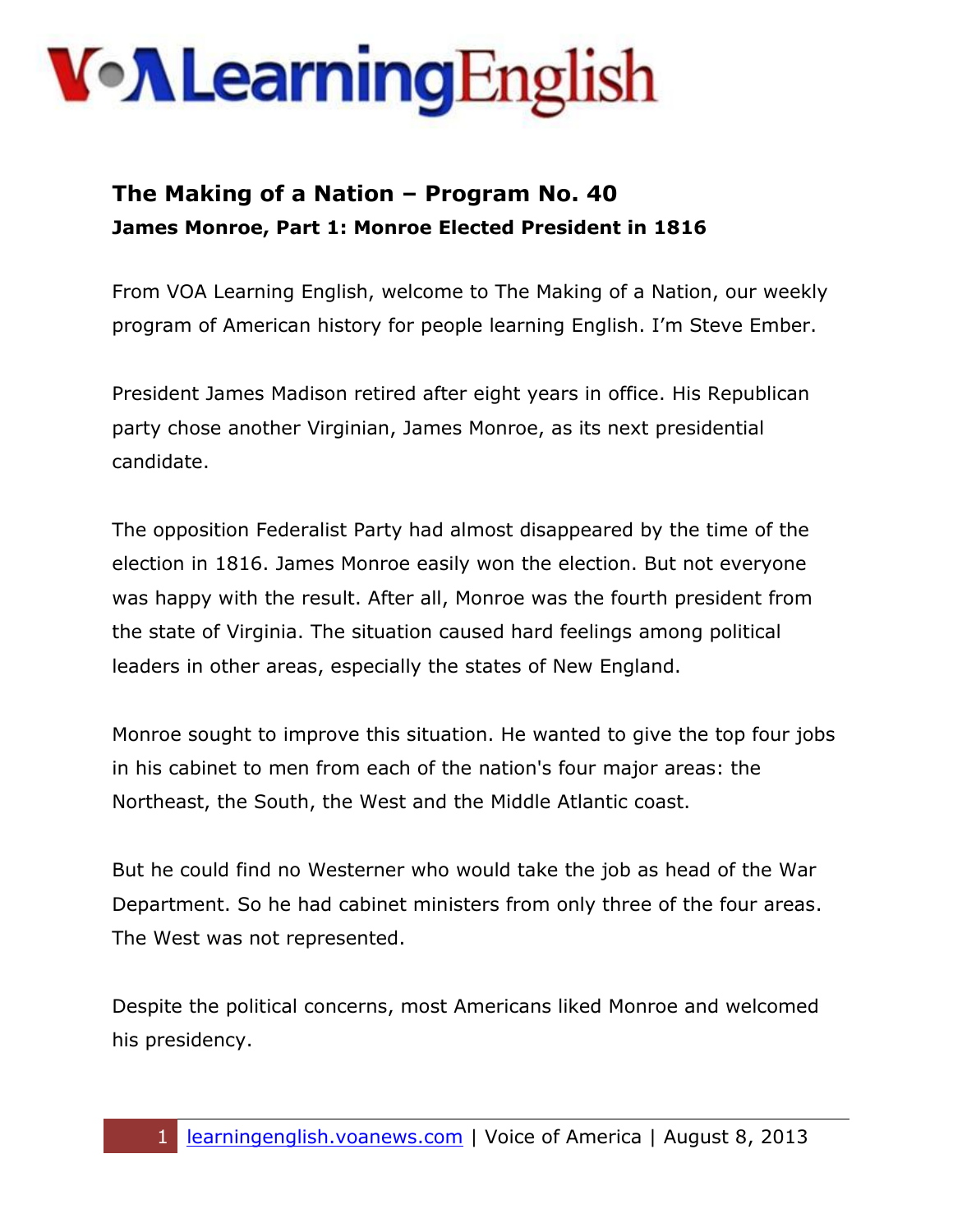Historian Harlow Giles Unger has written more than 20 books, including one about James Monroe. Mr. Unger says Monroe was one of America's most beloved presidents. He had been secretary of state *and* secretary of war at the same time under President Madison. He had also been a diplomat under President Thomas Jefferson and helped carry out the Louisiana Purchase, which doubled the size of the country. And, Monroe had fought in the Revolutionary War and in the War of 1812.

"So Monroe came out of the War of 1812 as a hero. And he and his wife, his beautiful wife Elizabeth, moved into what was the blackened hulk of a presidential mansion. And workers slathered on, really slathered on these thick, thick coats of white paint, and really, so thick that it gleamed white."

Harlow Unger says the new president sought to improve the country's safety. Monroe wanted to prevent any more invasions and to extend the country's natural defenses.

One of the first problems he faced was in east Florida, in land which is now part of the state of Florida. The area borders the Atlantic Ocean and the Gulf of Mexico.

At that time, east Florida belonged to Spain. But Spain controlled only a few towns in the area. The rest was controlled by criminals, escaped slaves and former British soldiers.

The area was also home to native American Indians of the Seminole and Creek tribes. Sometimes, people from east Florida would enter the state of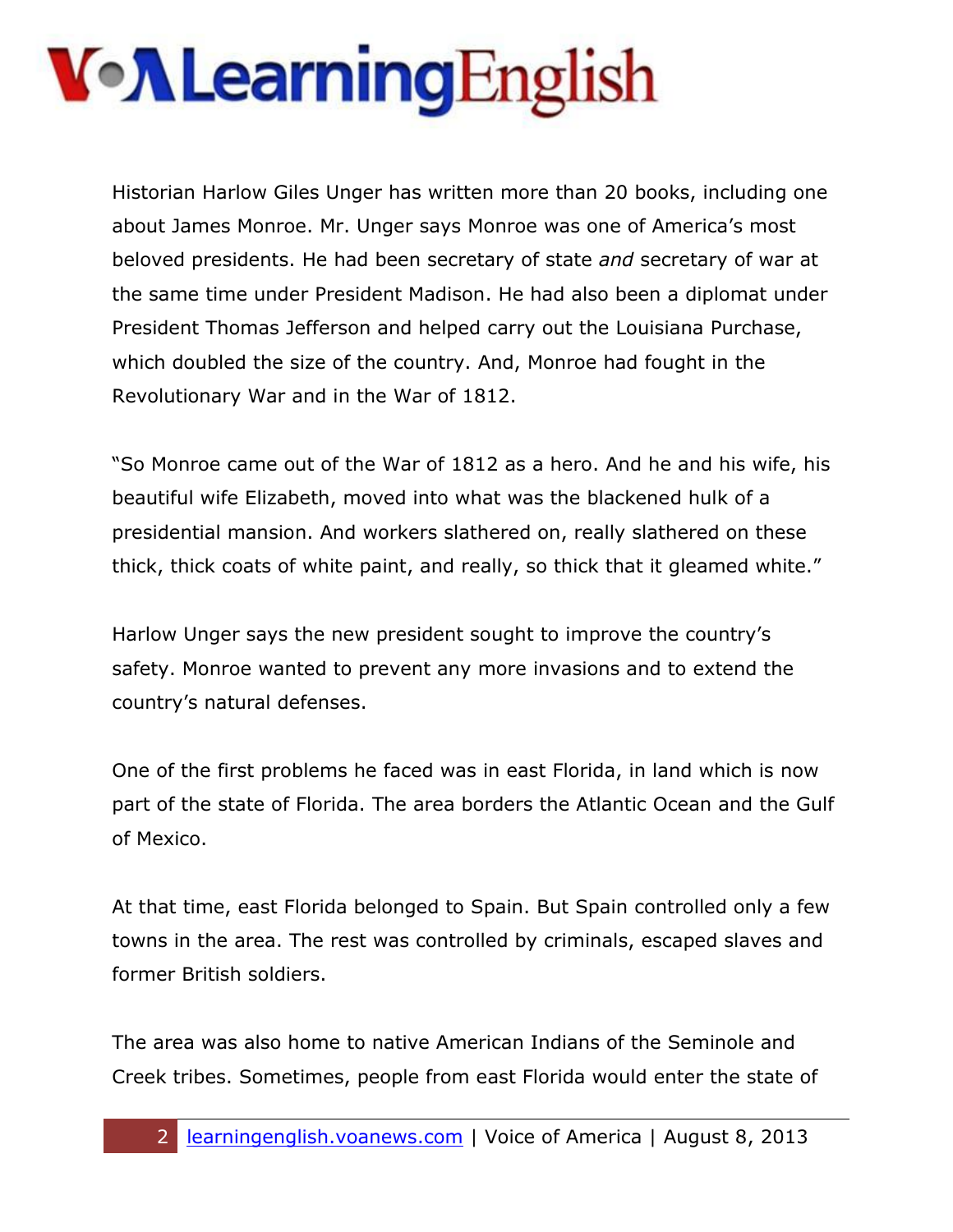Georgia and attack American citizens. One serious fight involved Seminole Indians and people just across the Georgia border.

Monroe ordered General Andrew Jackson to march against the Indians. Jackson was a hero of the War of 1812 against Britain. He sent a message to President Monroe. It said:

"Let me know in any way that the United States wants possession of the Florida territory. And in 60 days, it will be done."

Jackson received no answer to his letter. He believed the silence meant that he was free to seize Florida. He quickly gathered a force of soldiers and marched toward Florida.

General Jackson failed to capture any Indians. But he seized two Spanish towns: Saint Marks and Pensacola.

He also arrested two British subjects. The two men were tried by a military court. They were found guilty of spying and giving guns to the Indians. Both were executed.

President Monroe called a cabinet meeting as soon as he learned of Jackson's actions. All the ministers, except Secretary of State John Quincy Adams, believed that Jackson had gone too far. But they decided not to denounce him in public.

Secretary Adams prepared messages to Britain and Spain about the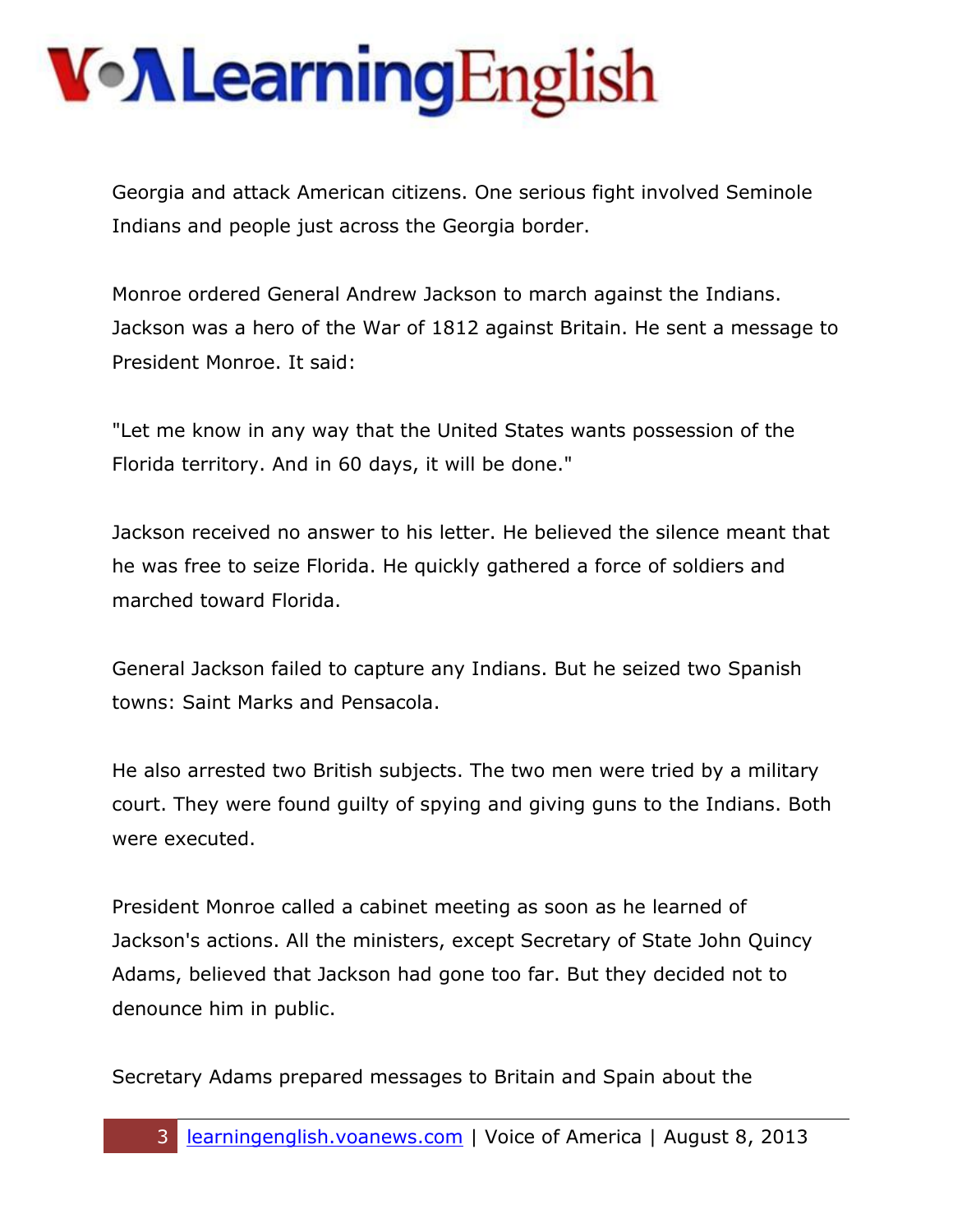incidents. His message to Britain carefully stated the activities of the two British subjects in Florida and explained why they were executed. Britain agreed not to take any action.

Adams's message to Spain explained the situation this way: Spain had failed to keep the peace along the border as it had promised to do in a treaty. The United States had sent soldiers into Florida only to defend its citizens on the American side.

The United States recognized that Florida belonged to Spain. But if Americans were forced to enter Florida again  $-$  in self-defense  $-$  the United States might not return the territory to Spain. Spain had a choice. It could send enough soldiers to keep order in Florida. Or it could give Florida to the United States.

Spain really had no choice. At that time, Spain's colonies in South America were rebelling. All had declared their independence. Jose de San Martin led the struggle in Argentina. Bernardo O'Higgens was in Chile. And Simon Bolivar created the Republic of Great Colombia in the north.

Spain's forces could not be sent to Florida. They were needed in South America. So the king of Spain agreed to give Florida to the United States. In exchange, the United States agreed to pay five million dollars to American citizens who had damage claims against Spain.

Historian Harlow Unger says the negotiations with Spain led to more than just Florida. He says President Monroe and Spanish officials also agreed on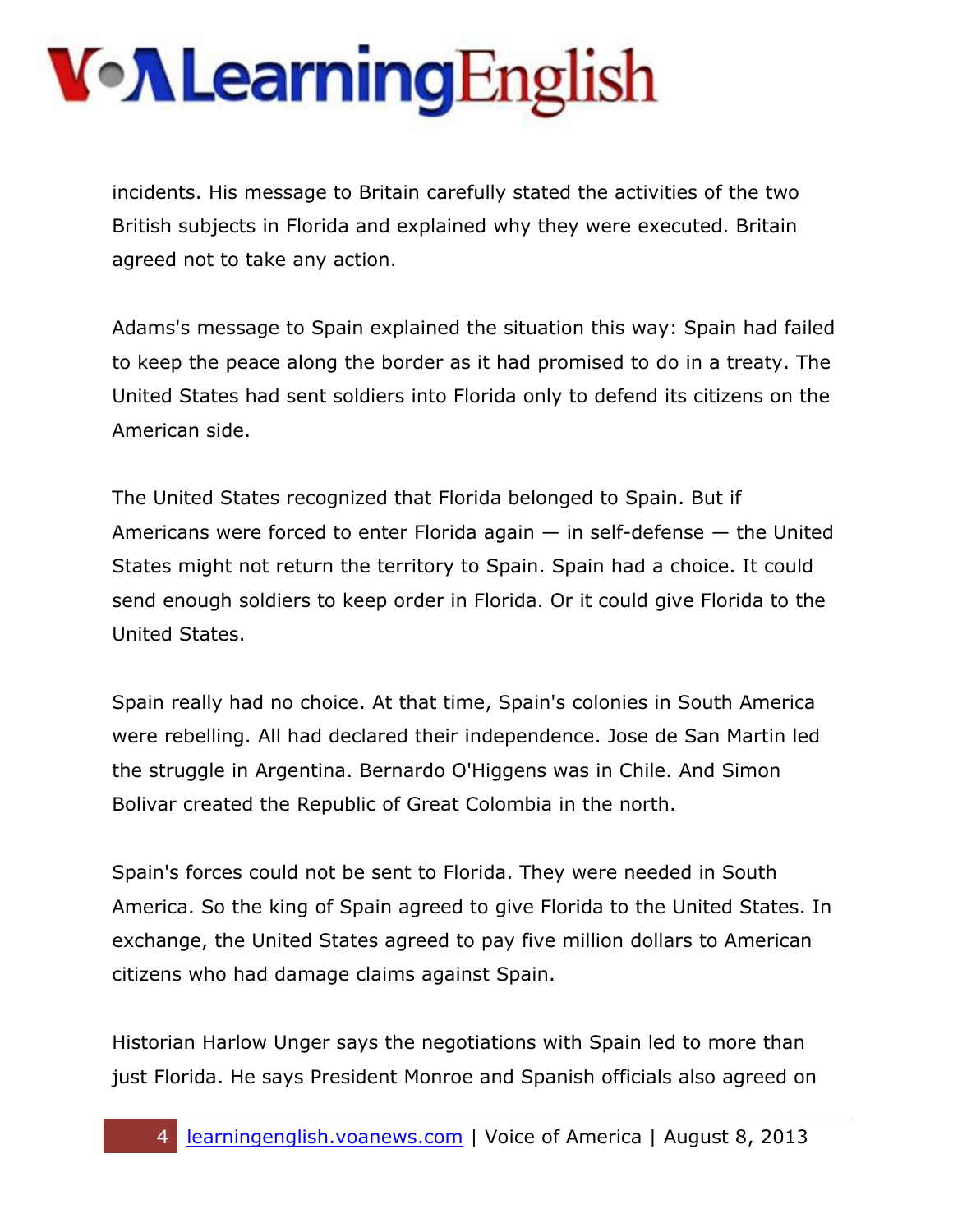the boundaries of the Louisiana Purchase. They set the boundaries on the very top of the Rocky Mountains, in the central-west of the United States. The mountains created a natural border.

Mr. Unger says they extended American territory into the northwest edge of the continent, to what are now the states of Washington and Oregon. In other words, he says, Monroe moved the American frontier to the Pacific Ocean.

"He really stretched the nation into an empire that reached from sea to shining sea."

With the new growth of the nation, tens of thousands of people began moving west. They built houses, started farms, and created towns.

"And it was the first time in world history, really, that any sovereign state had granted so much land to people that were not of noble birth. And this expanded the strength of the Americans population. For the first time now thousands, tens of thousands, of Americans became landowners. With ownership of land, these people were now Americans. Thousands of them were able to vote for the first time, were able to run for office for the first time, and really direct the course of their communities and their nations. It empowered the American people and they absolutely worshiped Monroe for his efforts."

Harlow Unger says that with the strength and unity of the American people behind him, Monroe could make an important decision about international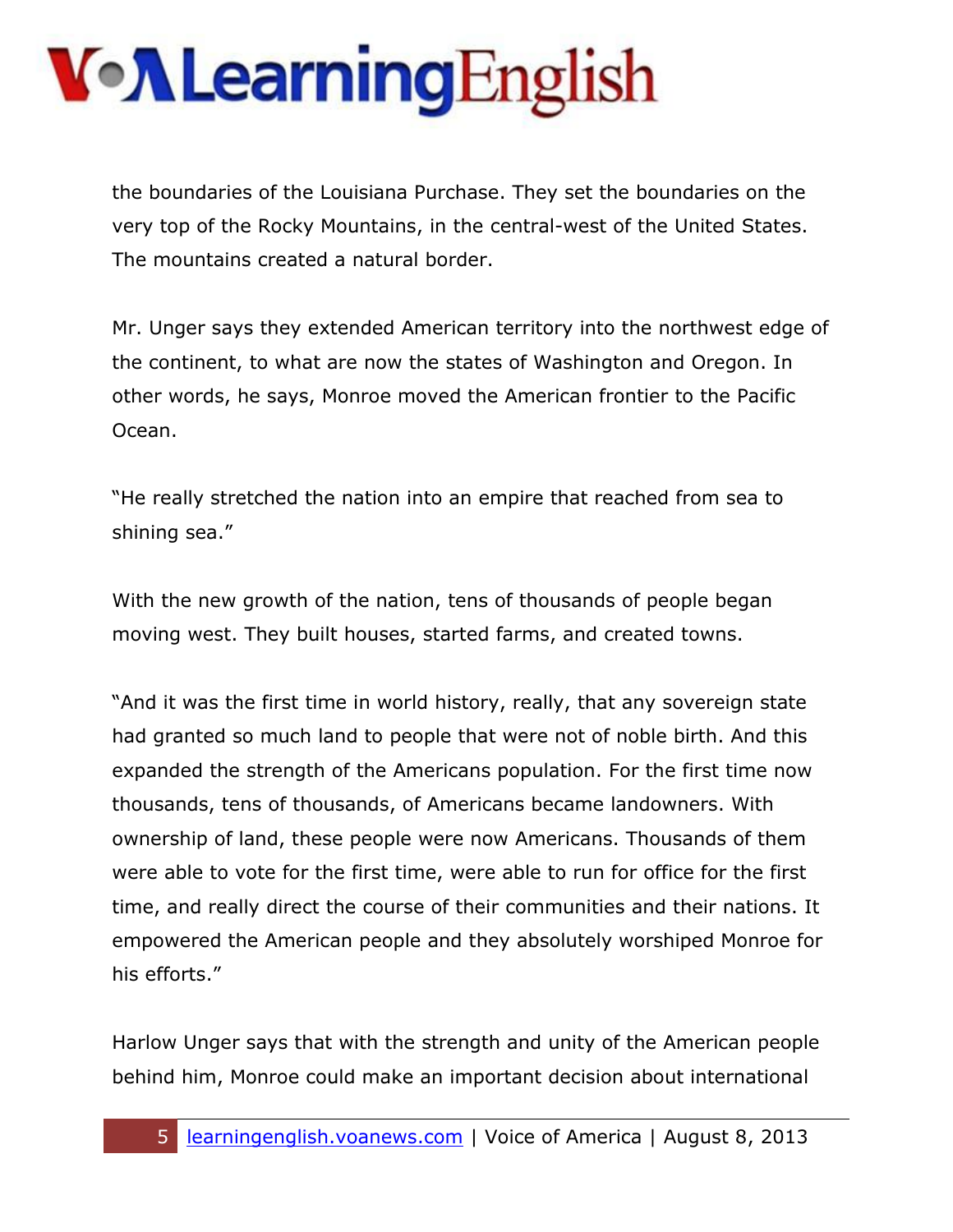relations. The issue was the rebelling Spanish colonies in South America.

The king of Spain did not want the United States to recognize the colonies' independence. And, Spain asked European countries to help it put down the rebellions.

Britain wanted no part of the Spanish proposal. It was trading heavily with these new Latin American countries. Spanish or even French control of this area would destroy or limit this trade.

So Britain proposed a joint statement with the United States to say that neither country wanted any of Spain's territory in the New World. Britain also wanted the United States to join in opposing the handover of any of Spain's American territories to any other power in Europe.

Most of President Monroe's advisers urged him to accept the British offer. Secretary of State Adams opposed it. He did not believe the United States should tie itself to any European power, even Britain.

Monroe accepted the advice of his secretary of state. He included Adams' ideas in his message to Congress in December 1823. This part of the message became known as the Monroe Doctrine.

The president said no European power should, in the future, try to establish a colony anywhere in the Americas. He said the political system of the European powers was very different from that of the Americas. Monroe said any attempt to extend this European system to any of the Americas would